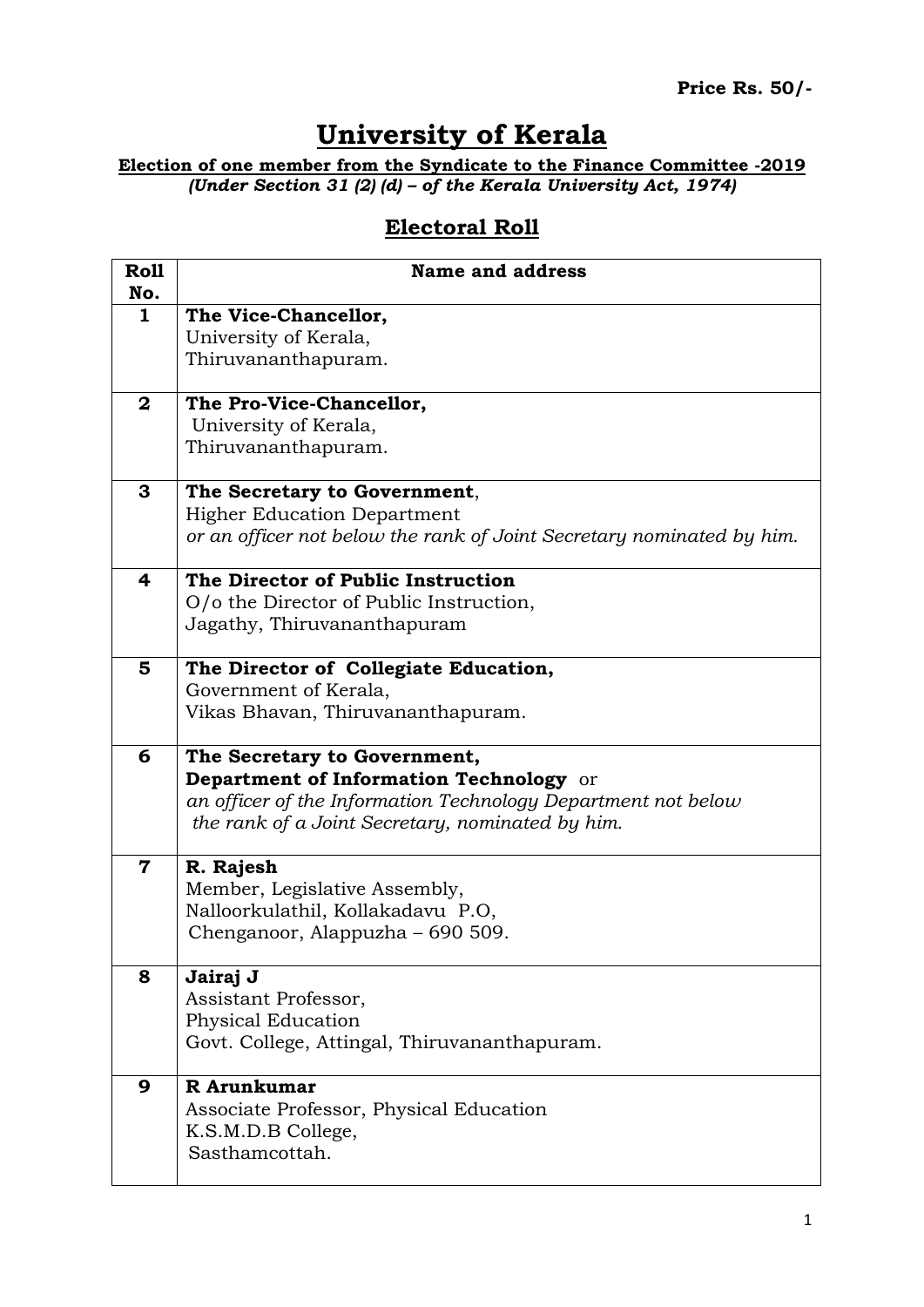| 10      | Dr. M. Vijayan Pillai                                      |
|---------|------------------------------------------------------------|
|         | Associate Professor, Malayalam,                            |
|         | NSS College, Nilamel.                                      |
|         |                                                            |
| 11      | <b>B P Murali</b>                                          |
|         | Member, District Panchayath, Thiruvananthapuram,           |
|         | Mampazhikathu Veedu,                                       |
|         | Pullayil P O, Kilimannoor                                  |
|         | Thiruvananthapuram District.                               |
|         |                                                            |
| 12      | Viswan Padanilam                                           |
|         | Member                                                     |
|         | Alappuzha District Panchayath                              |
|         | Noorukodipadeetathil,                                      |
|         | Padanilam. P.O.                                            |
|         | Alappuzha District.                                        |
|         |                                                            |
| 13      | Bijukumar G.                                               |
|         | Section Officer (Hr.Gr),                                   |
|         | University Office,                                         |
|         | Thiruvananthapuram.                                        |
|         |                                                            |
| 14      | Adv. Muralidharan Pillai G                                 |
|         | Kizhakkumbhagathu Koivila,                                 |
|         | Koivila P.O., Kollam - 691 590.                            |
|         |                                                            |
| 15      | Adv. B.Balachandran                                        |
|         | Parayattukonam, Pirappancode,                              |
|         | Venjaramoodu, Thiruvananthapuram.                          |
|         |                                                            |
| 16      | Dr. B. Unnikrishnan Nair                                   |
|         | Principal,                                                 |
|         | Government College, Kariavattom,                           |
|         | Thiruvananthapuram -695 581.                               |
|         |                                                            |
| $17 \,$ | Dr. Mathew V                                               |
|         | Principal,                                                 |
|         | St. Michael's College, Cherthala,                          |
|         | Alappuzha-688539.                                          |
| 18      | Dr. Nazeeb S                                               |
|         | Assistant Professor,                                       |
|         |                                                            |
|         | School of Distance Education,                              |
|         | University of Kerala.                                      |
| 19      | <b>Mohammed Yaseen</b>                                     |
|         | S2 M.Com Finance                                           |
|         | Sree Narayana Guru College of Advanced Studies, Cherthala. |
|         |                                                            |
|         |                                                            |